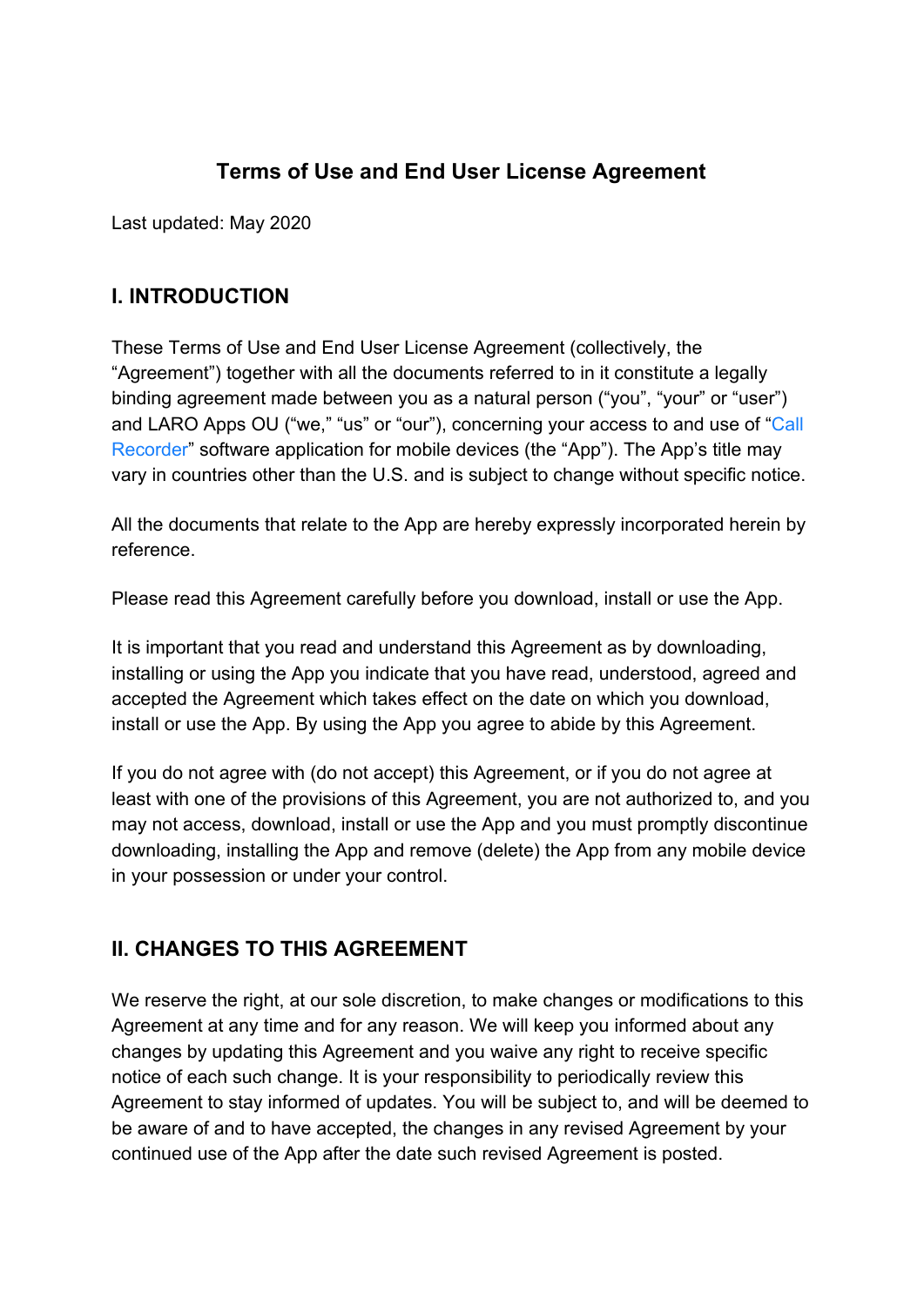# **III. RESTRICTIONS ON WHO CAN USE THE APP**

In order to download, install, access or use the App, you must (a) be eighteen (18) years of age or older.

All users who are minors in the jurisdiction in which they reside (generally under the age of 18) must have the permission of, and be directly supervised by, their parent or guardian to use the App, so if you are between the ages of thirteen (13) and seventeen (17) years and you wish to use download, install, access or use the App, before doing so you must: (a) assure and confirm (if needed) that your parent or guardian have read and agree (get your parent or guardian's consent) to this Agreement prior to you using the App; (b) have the power to enter a binding contract with us and not be barred from doing so under any applicable laws.

Parents and guardians must directly supervise any use of the App by minors.

#### **Any person under the age of thirteen (13) years is not permitted to download, install, access or use the App.**

You affirm that you are either more than eighteen 18 years of age, or an emancipated minor, or possess legal parental or guardian consent, and are fully able and competent to enter into the terms, conditions, obligations, affirmations, representations, and warranties set forth in this Agreement, and to abide by and comply with this Agreement.

### **IV. GENERAL TERMS**

The App is a utility program designed to enhance your device experience. The App allows you to record your incoming and outgoing calls, to save your recordings, to share and manage them, (see the full performance list on the App's page on [apps.apple.com\)](https://apps.apple.com/app/id1510103559).

The App allows to transcribe your recordings and convert audio files into text format. Transcription can be performed for the message recorded in one of the following languages (the list of supported languages may be amended):

English, Arabic, Chinese, French, German, Hindi, Indonesian, Japanese, Korean, Malay, Spanish, Tamil, Turkish.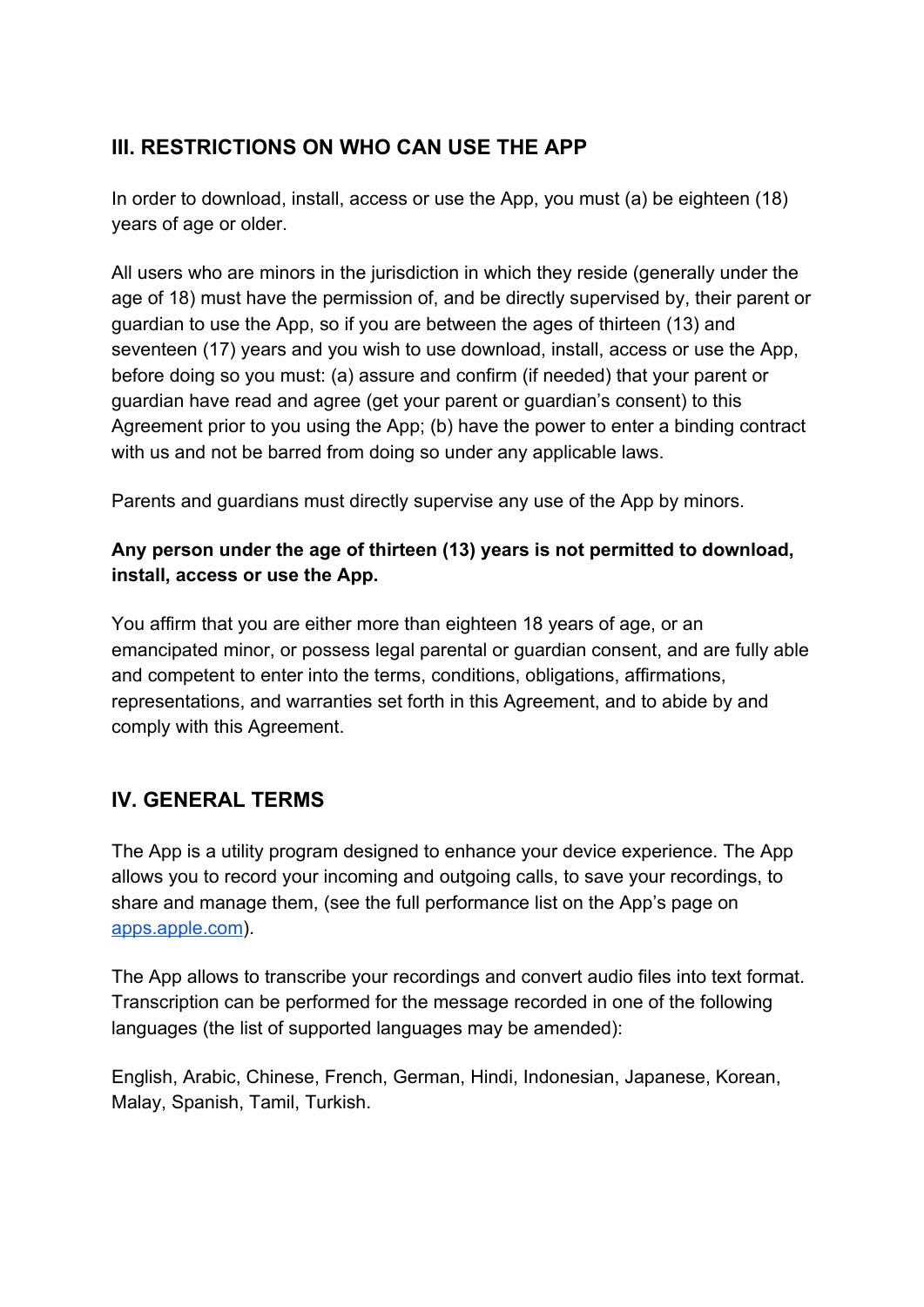**The App is intended only for your personal non-commercial use. You shall use the App only for the purposes mentioned above.**

## **V. PRIVACY POLICY**

Your privacy is very important to us. Accordingly, we have developed the Privacy Policy in order for you to understand how we process, use and store information including personal data. Access to the App and use of the Services is subject to the Privacy Policy. By accessing the App and by continuing to use the Services, you are deemed to have accepted the Privacy Policy, and in particular, you are deemed to have acknowledged the ways we process your information as well as appropriate legal grounds for processing described in the Privacy Policy. We reserve the right to amend the Privacy Policy from time to time. If you disagree with any part of the Privacy Policy, you must immediately stop using the App and Services. Please read our Privacy Policy carefully **[\[CLICK HERE\]](https://larorecorder.com/privacy.pdf)**.

Please note that in order to be in compliance with privacy rules you must notify your dialog partner before the conversation starts that you are going to record it. Otherwise you cannot use the App.

### **VI. END USER LICENSE AGREEMENT**

By using the App, you undertake to respect our intellectual rights (intellectual rights related to the App's source code, UI/UX design, content material, copyright and trademarks, hereinafter referred to as the "Intellectual Property Rights") as well as those owned by third parties.

As long as you keep using the App, we grant you a limited, non-exclusive, non-transferable non-sublicensable, non-assignable and revocable license to access and use the App pursuant to this Agreement on any Apple-branded products that you own or control except that the App may be accessed and used by other accounts associated with you via Family Sharing or volume purchasing (the "License").

The source code, design and content, including information, photographs, illustrations, artwork and other graphic materials, sounds, music or video (hereinafter – the "works") as well as names, logos and trademarks (hereinafter – "means of individualization") within the App are protected by copyright laws and other relevant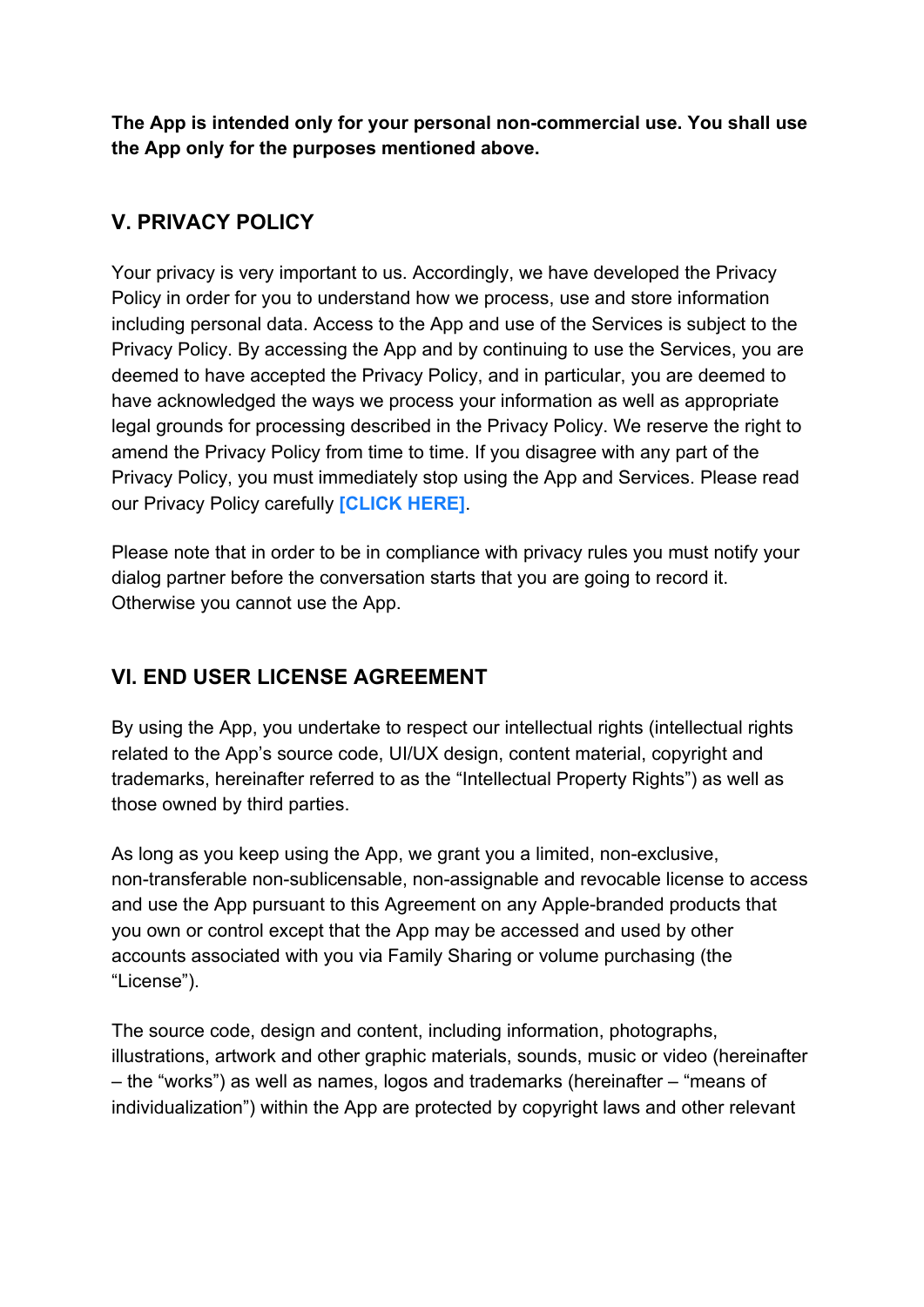laws and/or international treaties, and belong to us and/or our partners and/or contracted third parties, as the case may be.

In the event of any third party claim that your possession and use of the App infringes that third party's intellectual property rights, Apple will not be responsible for the investigation, defense, settlement and discharge of any such intellectual property infringement claim.

These works and means of individualization may not be copied, reproduced, retransmitted, distributed, disseminated, sold, published, broadcasted or circulated whether in whole or in part, unless expressly permitted by us and/or our partners and/or contracted third parties, as the case may be.

All rights, title and interest in and to the App and its content, works and means of individualization as well as its functionalities (1) are the exclusive property of LARO Apps OU and/or our partners and/or contracted third parties, (2) are protected by the applicable international and national legal provisions, and (3) are under no circumstances transferred (assigned) to you in full or in part within the context of the license herewithin.

We will not hesitate to take legal action against any unauthorized use of our trademarks, names or symbols to protect and restore our rights. All rights not expressly granted herein are reserved. Other product and company names mentioned herein may also be the trademarks of their respective owners.

# **VII. PROHIBITED BEHAVIOUR**

You agree not to use the App in any way that:

- is unlawful, illegal or unauthorized;
- is defamatory of any other person;
- is obscene or offensive;
- infringes any copyright, database right or trademark of any other person;
- advocates, promotes or assists any unlawful act such as (by way of example only) copyright infringement or computer misuse.

You shall not make the App available to any third parties. In addition, you shall not modify, translate into other languages, reverse engineer, decompile, disassemble or otherwise create derivative works from the App or any documentation concerning the App.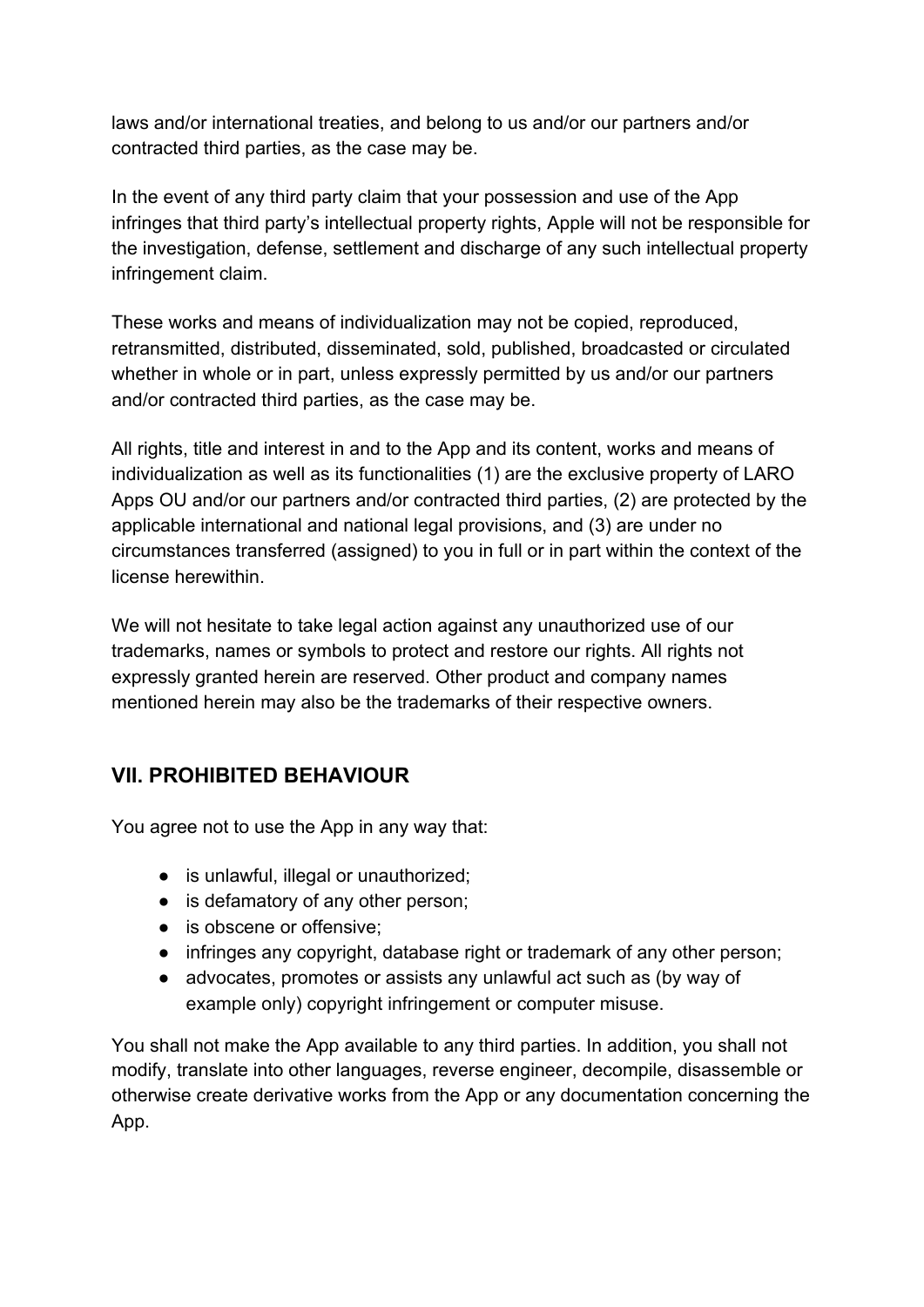You shall not transfer, lend, rent, lease, distribute the App, or use it for providing services to a third party, or grant any rights to the App or any documentation concerning the App to a third party.

Misuse of any trademarks or any other content displayed on the App is prohibited.

You shall not copy and/or duplicate and/or distribute and/or publish and/or use any content in the App, directly or indirectly, by way of a violation of our Intellectual Property Rights.

Moreover, you shall not make any attempts to use the App or part thereof for malicious intentions.

Also we are not responsible for the way you use the App.

### **YOU ARE NOT ALLOWED TO USE THE APP FOR ANY KIND OF SURVEILLANCE, SPYING OR SECRET COLLECTING OF DATA. YOU SHALL NOT USE THE APP WITHOUT NOTIFYING YOUR DIALOG PARTNER BEFORE YOU START TO RECORD THE CONVERSATION.**

It is clarified that we may adopt, against a user who violated the present Agreement, any legal measures at our disposal pursuant to the applicable laws.

All disputes arising from the usage of the App, shall be governed by and construed in accordance with the laws of the United States of America, and shall be submitted to the sole jurisdiction of the competent courts of New York, New York, the United States of America.

# **VIII. AVAILABILITY OF THE APP, SECURITY AND ACCURACY**

In order to use the App, you are required to have a compatible mobile phone or tablet, and internet access.

The latest version of the App is available for downloading and installing on handheld compatible mobile devices running Apple iOS Operating System 11.0 with minimum system requirements. However, you can still use the previously installed version of the App on your device with earlier iOS versions.

We do not warrant that the App will be compatible with all hardware and software which you may use.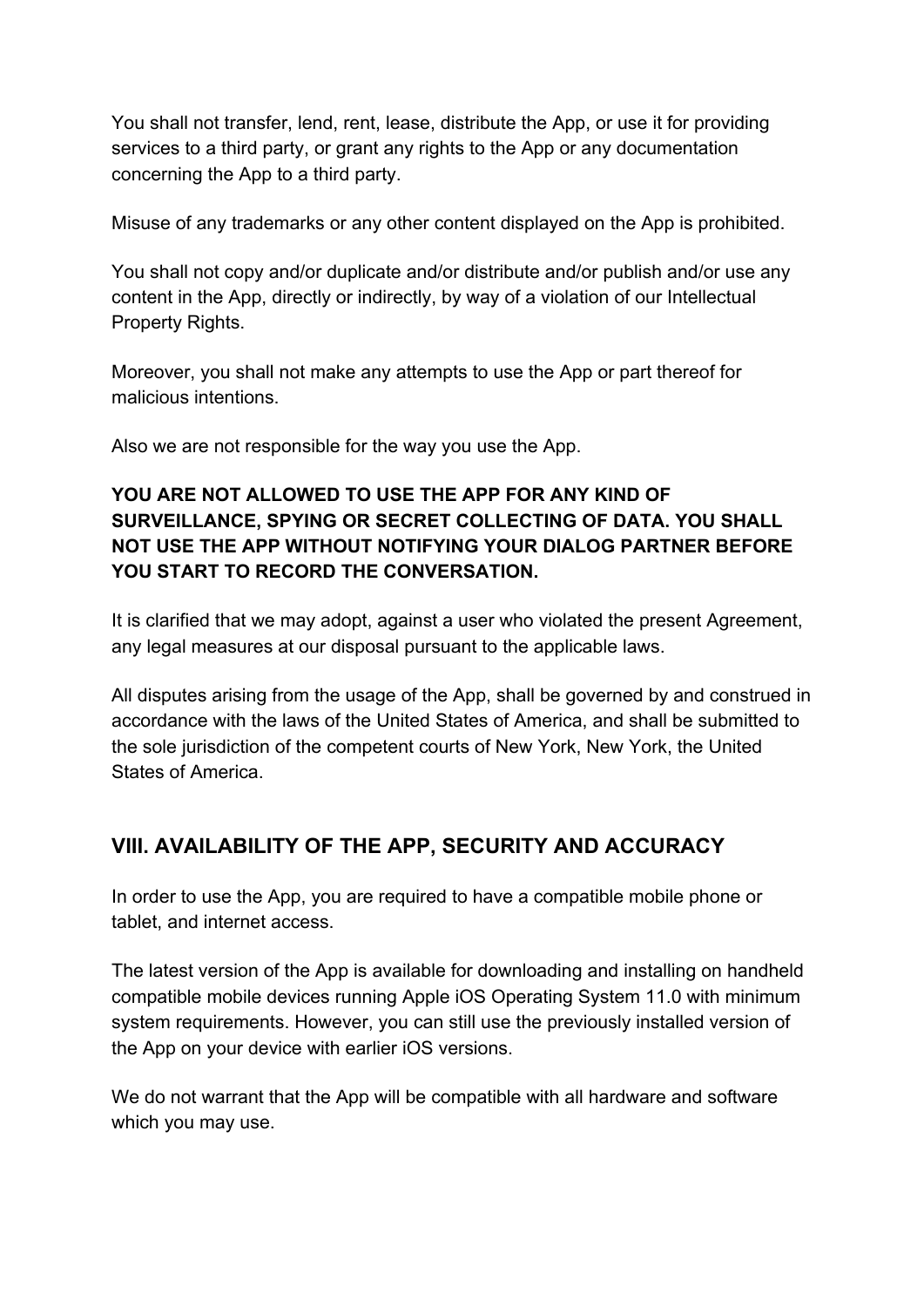We make no warranty that your access to the App will be uninterrupted, timely or error-free. Neither does Apple have an obligation whatsoever to furnish any maintenance and support services with respect to the App.

You acknowledge the App is provided via the internet and mobile networks and so the quality and availability of the App may be affected by factors outside our reasonable control.

The version of the App may be upgraded from time to time to add support for new functions and services.

We may change or update the App and anything described in it without noticing you. If the need arises, we may suspend access to the App, or close it indefinitely.

You also warrant that any information that you submit to us is true, accurate and complete, and you agree to keep it actual at all times.

You can discontinue using our Services at any time by choosing the relevant option in your iTunes Account Settings. If you decide not to use the App for any reason you should uninstall the App.

### **IX. CHARGES**

The App is provided on free basis. Once you download the App, you'll have access to its basic features.

Access to some services and/or additional features within the App requires paid subscriptions. The full list of Premium options and pricing is provided on the [App's](https://apps.apple.com/app/id1510103559) [page.](https://apps.apple.com/app/id1510103559) You will have an opportunity to try Premium options during the free trial period as provided on the signup screen. After the free trial period expires an auto-renewing subscription period will start on a regular basis. **Please mind that you will be charged automatically unless you cancel your subscription 24 hours before the end of the free trial period.**

You can choose different subscription options. Current subscription price starts at \$7.99/week. Prices are in U.S. dollars and may vary in countries other than the U.S. You will have all necessary information about your subscription plan and duration of the free trial period on the signup screen before the purchase.

**Subscription with a free trial period will automatically renew to a paid subscription.** Any unused portion of a free trial period, if offered, will be forfeited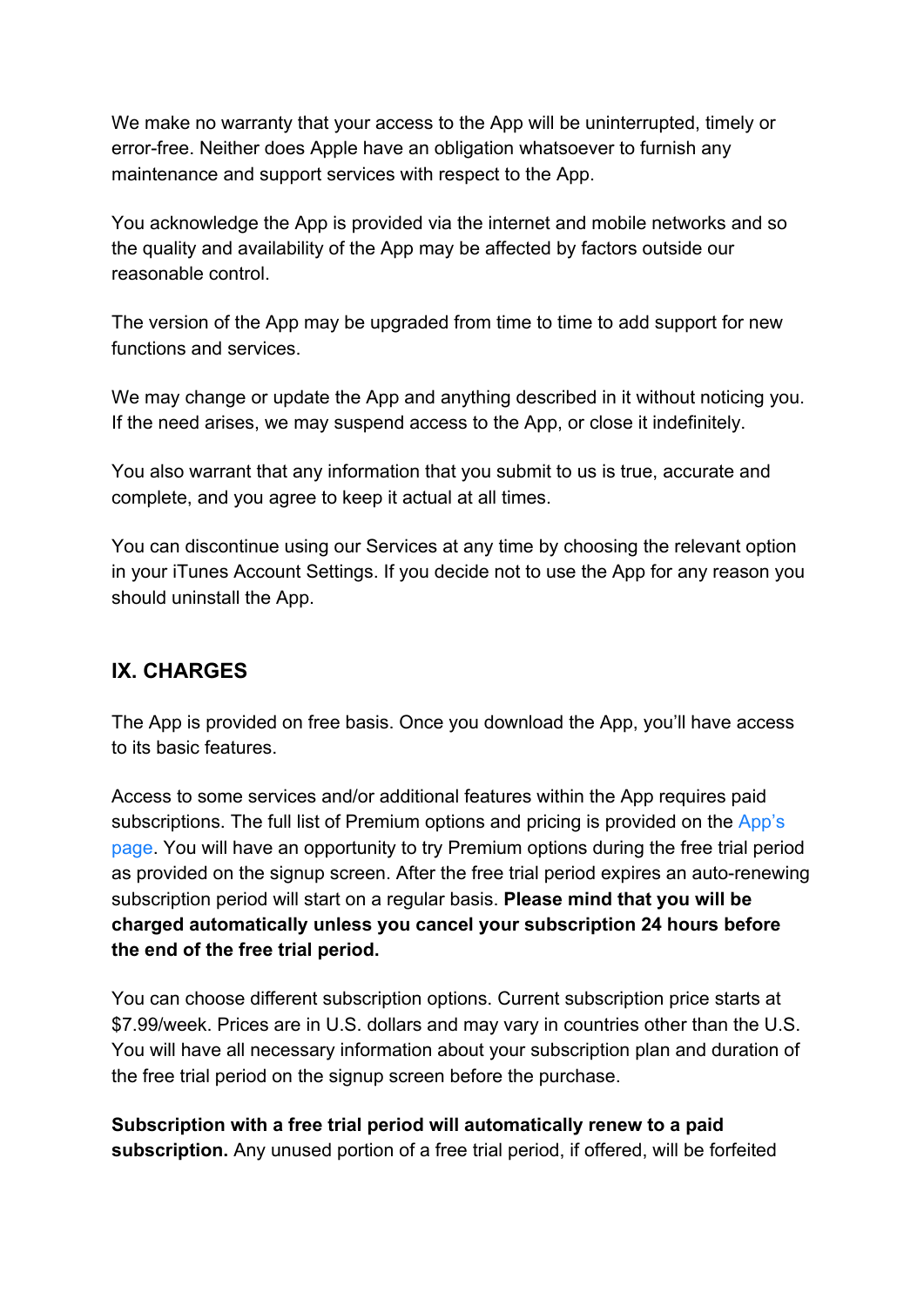when the user purchases a subscription, where applicable. We reserve the right to modify, terminate or otherwise amend our offered subscription plans at any time.

Your subscription will be automatically renewed within 24 hours before the current subscription ends. Auto-renew option can be [turned off](https://support.apple.com/HT202039) in your iTunes Account Settings at least 24 hours before the end of the current period. Payment will be charged to iTunes Account at confirmation of purchase. No cancellation of the current subscription is allowed during active subscription period. Subscriptions are managed by you. Please note that removing the App from your device does not deactivate your subscription.

#### **Certain services within the App may be available as an In-App Purchase.**

You may be charged by your communications service provider for downloading and/or accessing the App on your mobile phone or tablet device, so you should check the terms of agreement with your operator. This may include data roaming charges if you do this outside your home territory. Standard text messaging rates or other carrier charges may apply if you send SMS messages or make cellular voice calls. All these charges are solely your responsibility. If you do not pay the bills related to your mobile phone or tablet device, then we assume that you have the permission from the person that does it before incurring any of these charges.

If you log into your account using authentication via phone number, you can receive SMS messages for verification, and the standard tariffs and charges of your operator are applied in this case.

# **X. THIRD PARTY WEBSITES AND RESOURCES**

The App may link you to other sites on the Internet and contracted third parties to provide you certain services. We have no control over and accept no responsibility for the content of any website or mobile application to which a link from the App exists (unless we are the provider of those linked websites or mobile applications). Such linked websites and mobile applications are provided "as is" for your convenience only with no warranty, express or implied, for the information provided within them.

You acknowledge that you must comply with applicable third party terms of agreement when using the App. You are solely responsible for and bear all risks arising from your use of any third-party websites or resources. If you have any queries, concerns or complaints about such third party websites or mobile applications (including, but not limited to, queries, concerns or complaints relating to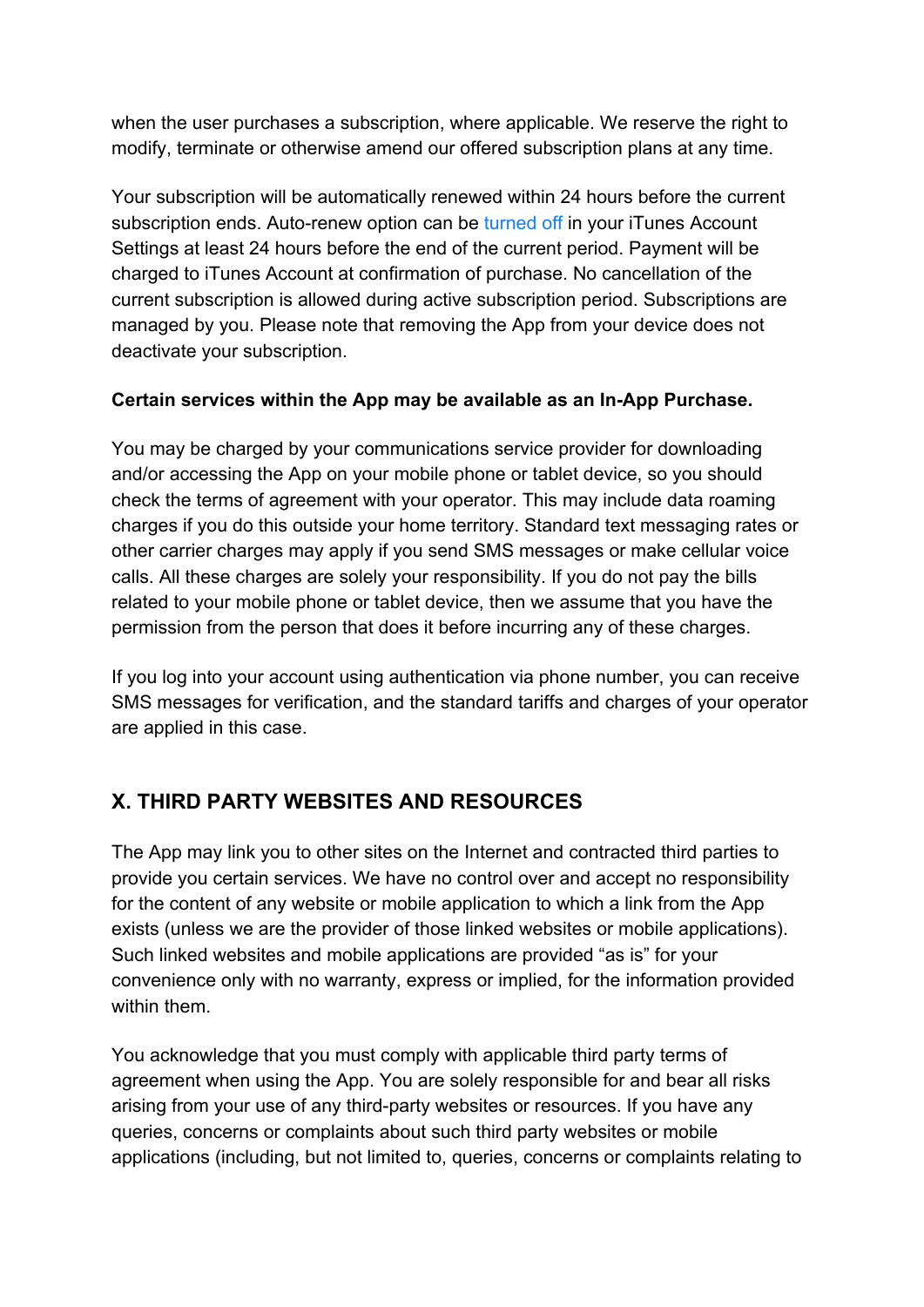products, orders for products, faulty products and refunds) you must direct them to the operator of that third party website or mobile application.

# **XI. DISCLAIMER OF WARRANTIES**

YOU AGREE THAT YOUR USE OF THE APP AND ITS SERVICES SHALL BE AT YOUR SOLE RISK. THE SERVICES AND ALL THE MATERIALS, INFORMATION, SOFTWARE, CONTENT INTEGRATED IN THE APP ARE PROVIDED "AS IS" AND "AS AVAILABLE". WE DO NOT MAKE ANY WARRANTIES OF ANY KIND, EITHER EXPRESS OR IMPLIED, WITH REGARD TO THE MERCHANTABILITY, TECHNICAL COMPATIBILITY OR FITNESS FOR A PARTICULAR PURPOSE OF ANY SERVICE, PRODUCTS OR MATERIAL PROVIDED PURSUANT TO THIS AGREEMENT. WE DO NOT WARRANT THAT THE FUNCTIONS CONTAINED ON OR THROUGH THE SERVICES WILL BE AVAILABLE, UNINTERRUPTED OR ERROR-FREE, THAT DEFECTS WILL BE CORRECTED, OR THAT THE SERVICES OR THE SERVERS THAT MAKE THE SERVICE AVAILABLE ARE FREE OF VIRUSES OR OTHER HARMFUL COMPONENTS. **WE DO NOT GUARANTEE 100% QUALITY OF RECORDINGS MADE WITH THE HELP OF THE APP.**

We do not give you any guarantee for the proper functionality of the App, however, if you believe that our App has not met your expectations, you may notify Apple, and Apple may refund the purchase price for the App to you; and that, to the maximum extent permitted by applicable law, Apple will have no other warranty obligation whatsoever with respect to the App, and any other claims, losses, liabilities, damages, costs or expenses attributable to any failure to conform to any warranty.

# **XII. LIMITATION OF LIABILITY**

IN NO EVENT SHALL WE BE LIABLE FOR DAMAGES OF ANY TYPE, WHETHER DIRECT OR INDIRECT, ARISING OUT OF OR IN ANY WAY RELATED TO THE APP AND SERVICES PROVIDED BY THE APP. WE SHALL NOT BE LIABLE UNDER ANY CIRCUMSTANCES FOR ANY SPECIAL, CONSEQUENTIAL, INCIDENTAL, EXEMPLARY OR PUNITIVE DAMAGES, OR LOSS OF PROFIT OR REVENUES, EVEN IF WE HAVE BEEN SPECIFICALLY ADVISED OF THE POSSIBILITY OF SUCH DAMAGES. WE SHALL NOT BE LIABLE UNDER ANY CIRCUMSTANCES FOR DAMAGES ARISING OUT OF OR IN ANY WAY RELATED TO PRODUCTS, SERVICES AND/OR INFORMATION OFFERED OR PROVIDED BY ANY THIRD-PARTIES AND ACCESSED THROUGH THE APP OR BY ANY OTHER MEANS. YOU ALSO SPECIFICALLY ACKNOWLEDGE THAT WE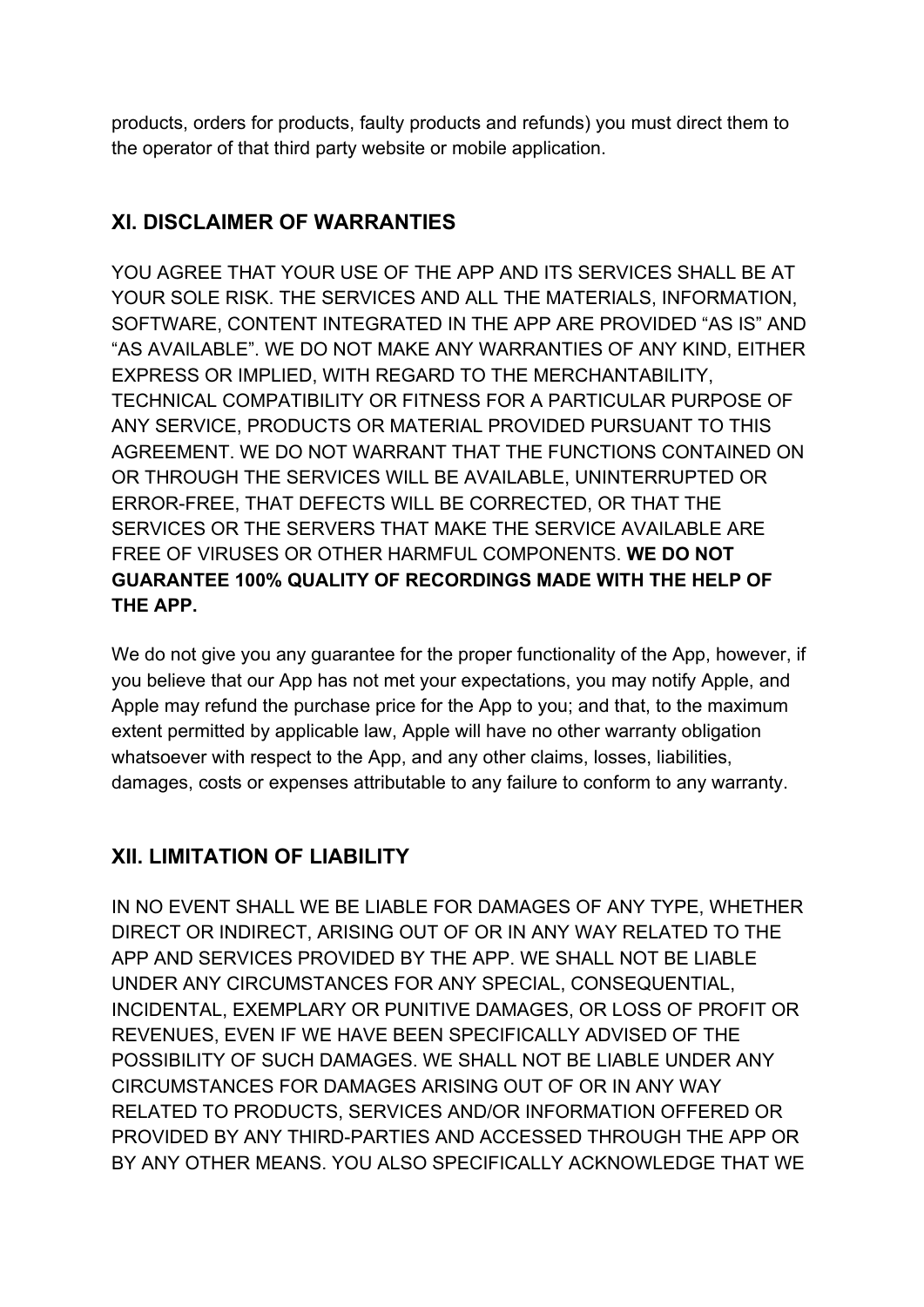ARE NOT LIABLE FOR COSTS OR DAMAGES ARISING OUT OF PRIVATE OR GOVERNMENTAL LEGAL ACTIONS RELATED TO YOUR USE OF ANY OF THE APP AND ITS SERVICES IN ANY COUNTRY.

Apple is not responsible for addressing your claims relating to the App or your possession and/or use of the App, including, but not limited to: (i) product liability claims; (ii) any claim that the App fails to conform to any applicable legal or regulatory requirement; and (iii) claims arising under consumer protection, privacy, or similar legislation.

## **XIII. LEGAL COMPLIANCE**

You must represent and warrant that (i) you are not located in a country that is subject to a U.S. Government embargo, or that has been designated by the U.S. Government as a "terrorist supporting" country; and (ii) you are not listed on any U.S. Government list of prohibited or restricted parties.

## **XIV. THIRD PARTY BENEFICIARY**

You acknowledge and agree that Apple, and Apple's subsidiaries are the third party beneficiaries of the present end-user license agreement, and that upon your acceptance of the terms and conditions of the present Terms of Use and EULA, Apple will have the right (and will be deemed to have accepted the right) to enforce these Terms of Use and EULA as a third party beneficiary thereof.

### **XV. GOVERNING LAW AND CLAIMS**

This Agreement shall be governed by and construed in accordance with the laws of the State of New York, USA.

We make no representations that the App is appropriate or available for use in other locations. Those who access or use the App from other jurisdictions do so at their own volition and are responsible for compliance with local law.

If you choose to access or use the App from or in locations outside of the United States, you are responsible for:

a) ensuring that what you are doing in that country is legal; and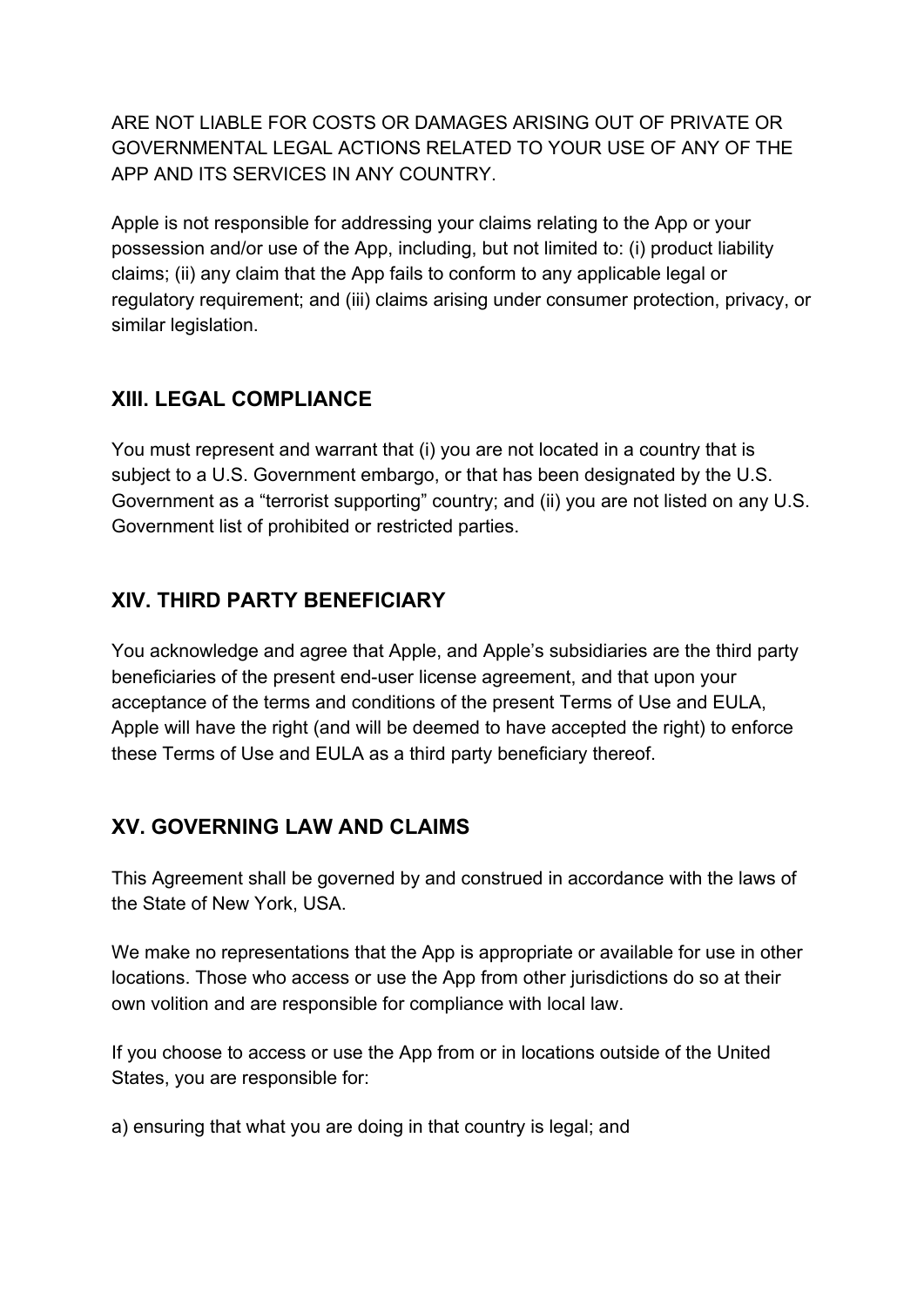b) the consequences and compliance by you with all applicable laws, regulations, byelaws, codes of practice, licenses, registrations, permits and authorizations.

Any claims shall be exclusively decided by courts of competent jurisdiction in New York, New York, USA, and that applicable Federal law shall govern, without regard to choice of law principles.

If you ever wish to seek any relief from us, you agree to waive the ability to pursue class action.

If any controversy, allegation, or claim (including any non-contractual claim) arises out of or relates to the App and the Services provided by the App or this Agreement, then you and we agree to send a written notice to each other providing a reasonable description of the dispute, along with a proposed resolution of it. The notice shall be sent based on the most recent contact information. For a period of sixty (60) days from the date of receipt of notice from the other party, you and us will engage in a dialogue in order to attempt to resolve the dispute, though nothing will require either you or us to resolve the dispute on terms which either you or us, in each of our sole discretion, are uncomfortable with.

#### **XVI. TERMINATION**

We reserve the right to terminate this Agreement at any time at its sole discretion for any reason.

Upon any termination (a) the rights and licenses granted to you herein shall terminate; (b) you must cease all use of the App.

# **XVI. SEVERABILITY**

If at any time any provision of this Agreement is or becomes illegal, invalid or unenforceable in any respect, that provision shall be read down to become legal, invalid or unenforceable or, if this is not possible, deleted. The other terms of this Agreement shall continue to apply with full force and effect.

You shall not assign or transfer or purport to assign or transfer the contract between you and us to any other person.

### **XVIII. CONTACT INFORMATION**